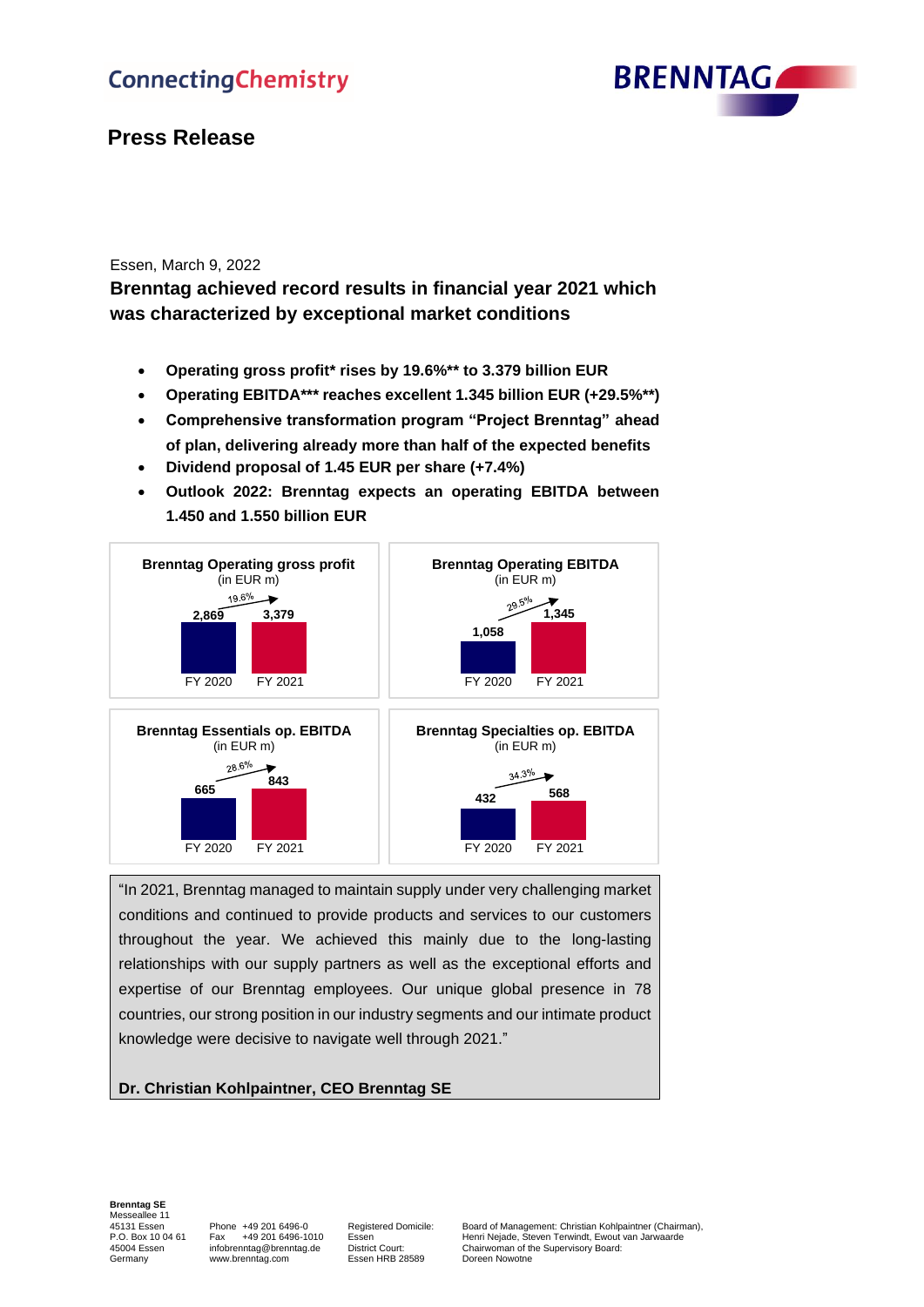**Brenntag (ISIN DE000A1DAHH0), the global market leader in chemicals and ingredients distribution, reports record results for financial year 2021 which was characterized by exceptional market conditions. Both global divisions, Brenntag Essentials and Brenntag Specialties, delivered excellent results in their first reported year within the new operating model.**

Dr. Christian Kohlpaintner, Chief Executive Officer of Brenntag SE: "In 2021, Brenntag managed to maintain supply under very challenging conditions and continued to provide products and services to our customers throughout the year. We achieved this mainly due to the long-lasting relationships with our supply partners as well as the exceptional efforts and expertise of our Brenntag employees. Our unique global presence in 78 countries, our strong position in our industry segments and our intimate product knowledge were decisive to navigate well through 2021."

In 2021, Brenntag generated sales of 14,383 million EUR. Operating gross profit rose by 19.6% to 3,379 million EUR compared to 2,869 million EUR in the previous year. Brenntag accomplished to translate the positive gross profit growth into an over proportional growth (+29.5%) of operating EBITDA to 1,345 million EUR. Profit after tax remained largely stable with a total of 461 million EUR despite EBIT being impacted mainly by extraordinary expenses due to excise tax payments and provisions. Earnings per share ended at 2.90 EUR.

## **Both divisions continued to deliver excellent results**

Both global divisions, Brenntag Essentials and Brenntag Specialties, strongly contributed to the excellent annual results with operating EBITDA growth of Brenntag Specialties (+34.3%) slightly exceeding Brenntag Essentials (+28.6%), which was in line with our expectations and guidance.

**Brenntag Essentials** which markets a broad portfolio of process chemicals across a wide range of industries showed a strong performance and reached an operating gross profit of 2,067 million EUR (+16.1%). Operating EBITDA increased by 28.6% to 843 million EUR compared to the prior-year period. The operating EBITDA development was almost entirely driven by organic growth. All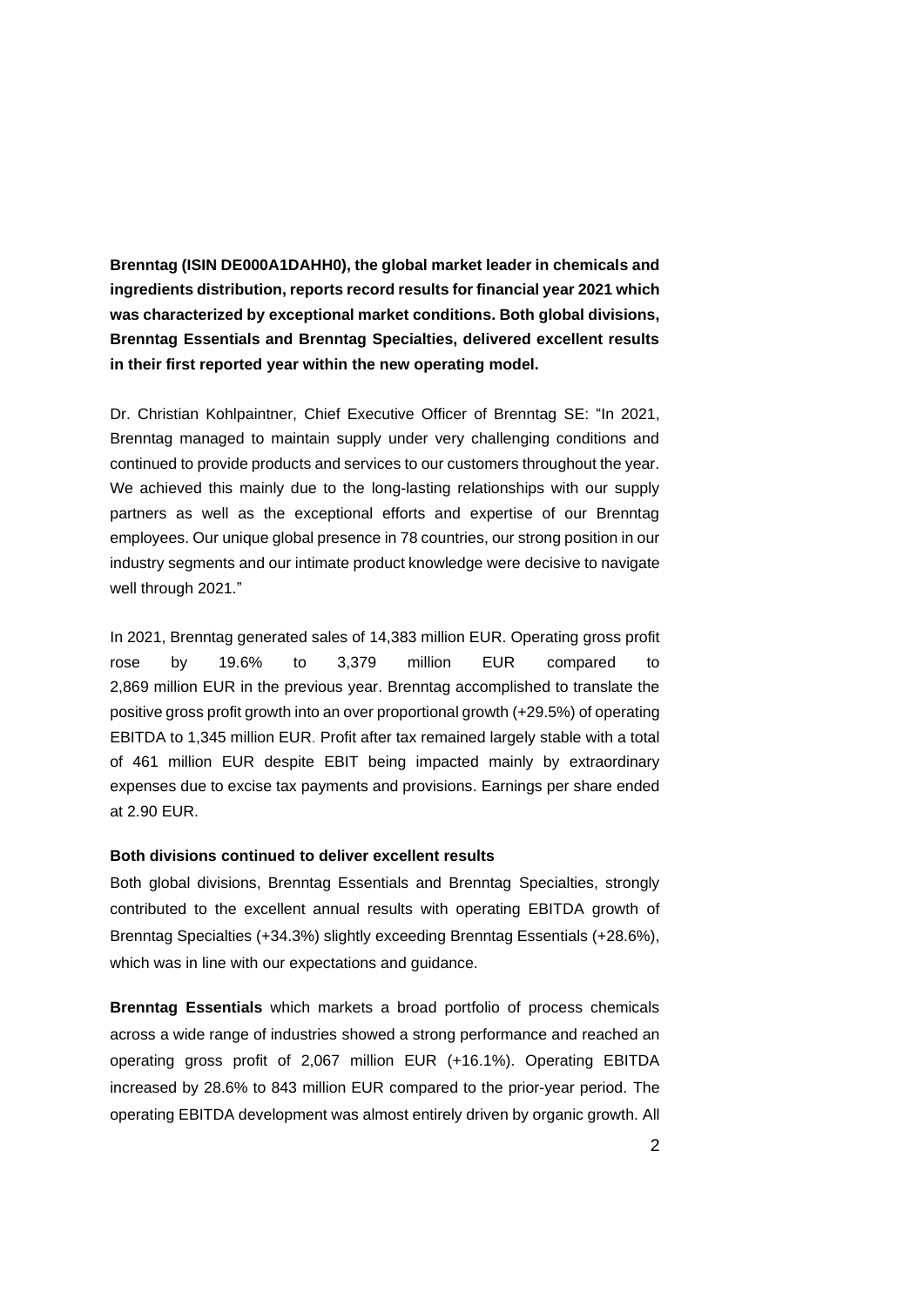segments contributed to this positive performance. In a challenging environment, Brenntag managed to maintain deliveries to customers throughout the year.

**Brenntag Specialties** which builds on Brenntag's position as the largest specialty chemicals distributor worldwide, delivered excellent results in 2021. The division achieved an operating gross profit of 1,283 million EUR (+25.4%). Operating EBITDA rose by 34.3% to 568 million EUR compared to the previous year. This growth was broad-based across all segments with a particularly strong growth contribution from the Americas and EMEA. Earnings grew mainly organically but also supported by the acquisitions closed last year.

### **Project Brenntag – ahead of plan**

The implementation of Project Brenntag, the first step of Brenntag's comprehensive transformation journey, was started at the beginning of 2021. The transformation is ahead of plan and continues to make very good progress in achieving additional operating EBITDA of 220 million EUR annually by the end of 2023. Since its inception, Project Brenntag has generated around 120 million EUR delivering already more than 50% of the expected uplift. Additionally, the optimization of Brenntag's global site network is ongoing. Of the around 100 planned site closures across all regions by 2023, 72 have been completed to date. Furthermore, since the initiation of the program, 925 jobs have been reduced structurally and in a socially responsible manner out of approximately 1,300 planned in total by 2023. The new Go-to-market approach is now fully implemented globally with dedicated sales organizations for the two global divisions, Brenntag Essentials and Brenntag Specialties. Project Brenntag is designed to build the strong basis for sustainable organic earnings growth in the coming years. It will expand Brenntag's global market leading position through an increased focus, reduced complexity, and even stronger partnerships with customers and suppliers.

#### **Brenntag pushed ahead with substantial M&A transactions**

Brenntag can look back on a long-standing history of strategic Mergers & Acquisitions activities and an impressive track record of successful transactions.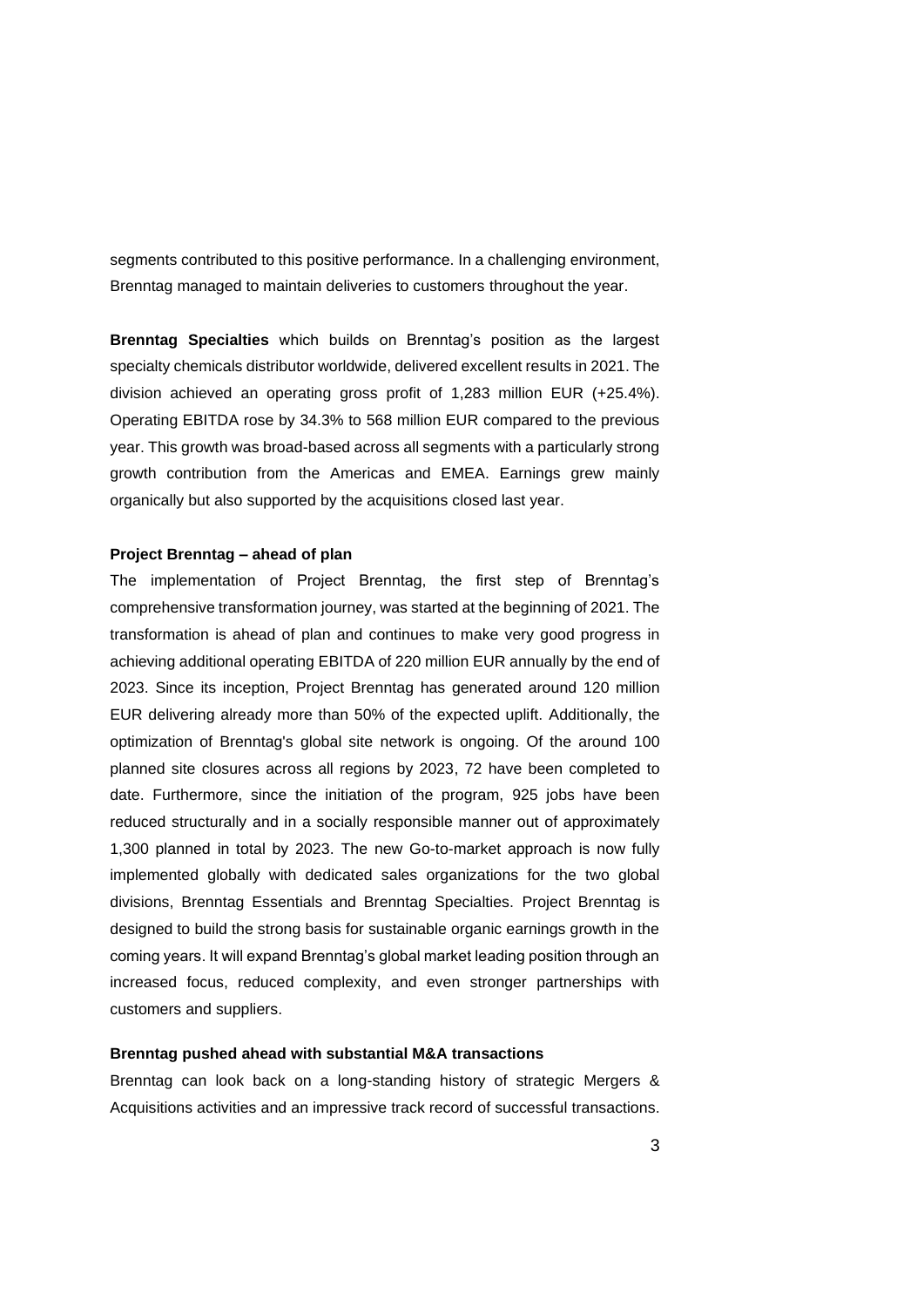In 2021, Brenntag acquired six companies with a cumulative enterprise value of 440 million EUR, the highest investment amount in M&A since 2015. Around 80% of this M&A spend was related to the highly attractive Life Science segment, and here especially to the nutrition industry. Highlights included the acquisitions of Zhongbai Xingye in mainland China and of JM Swank in North America. As a result of those two acquisitions, Brenntag's 2021 global nutrition business grew to around 2 billion EUR in sales. Overall, acquisitions contributed 33 million EUR to Brenntag's operating EBITDA in 2021, of which the majority was attributable to the deals closed in 2021.

#### **Outlook for financial year 2022**

Dr. Christian Kohlpaintner, Chief Executive Officer of Brenntag SE, said: "Brenntag's business model again proved its resilience in particularly difficult times of severe pressure on global supply chains. We expect the overall macroeconomic, geopolitical, and the associated operational conditions to remain challenging. Supply chains have been and still are under severe pressure, further impacting production and supply. We only expect some normalization of market conditions later in the year. Against this background, we currently expect a positive performance at operating EBITDA in 2022 with both divisions contributing to this growth."

In light of current economic conditions, Brenntag Group expects the operating EBITDA for financial year 2022 to be between 1,450 million and 1,550 million EUR. This forecast considers a normalizing market environment later in the year, includes the potential efficiency improvement driven by the measures of Project Brenntag as well as the contributions to earnings from acquisitions already closed and assumes that exchange rates will remain stable on the level at the time of the guidance publication. The global economy is expected to continue to be severely impacted by exceptional influencing factors that cannot be reliably forecast, such as the COVID-19 pandemic, current geopolitical developments, pressure on global supply chains, inflationary tendencies, and price volatility.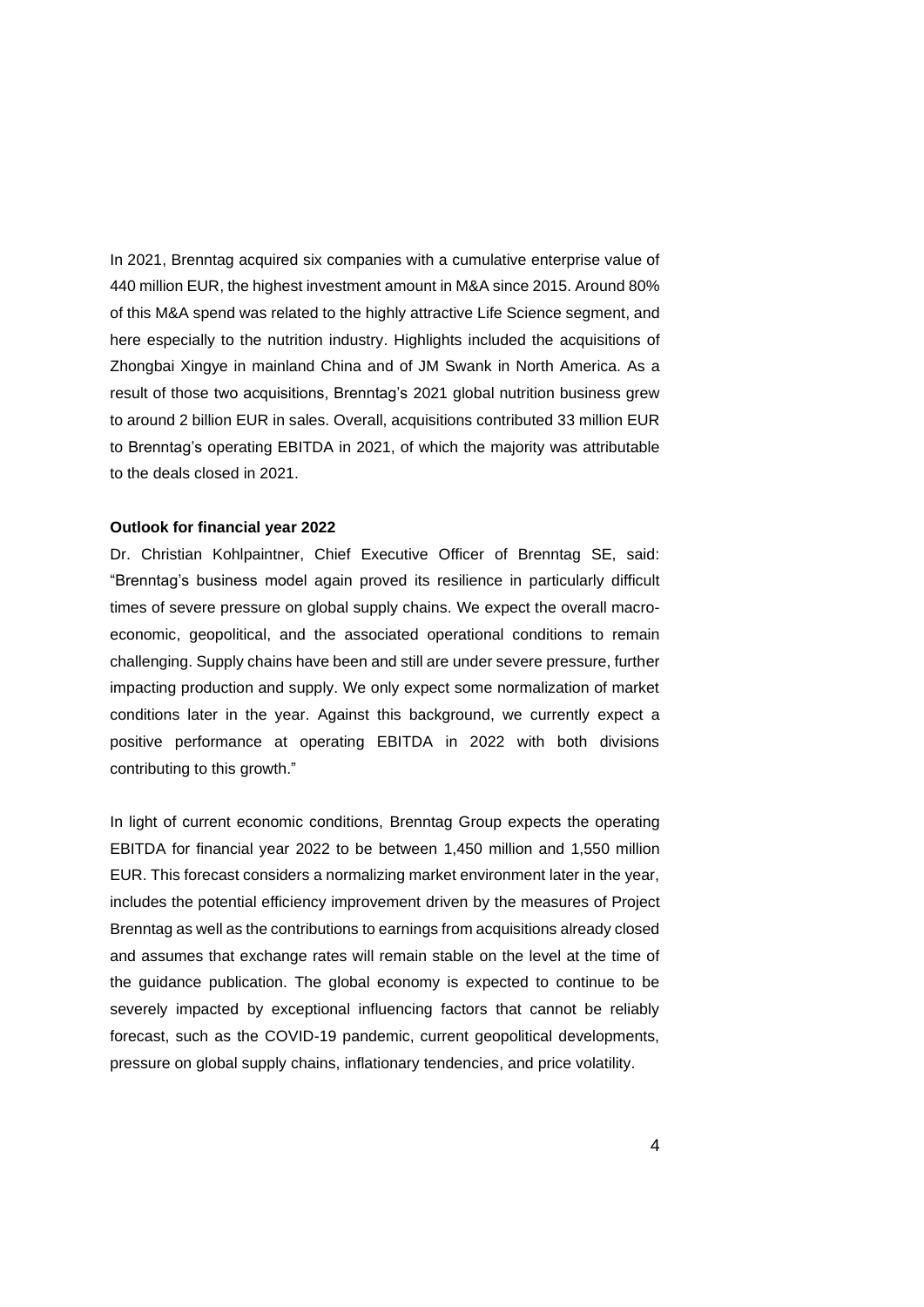At the General Shareholders' Meeting on June 9, 2022, the Board of Management together with the Supervisory Board will propose a dividend increase of 7.4%, which translates into a dividend of 1.45 EUR per share (2020: 1.35 EUR). This is the 11<sup>th</sup> consecutive dividend increase since the IPO in 2010. The payout ratio of 50% from profits after tax attributable to Brenntag shareholders follows Brenntag's dividend policy.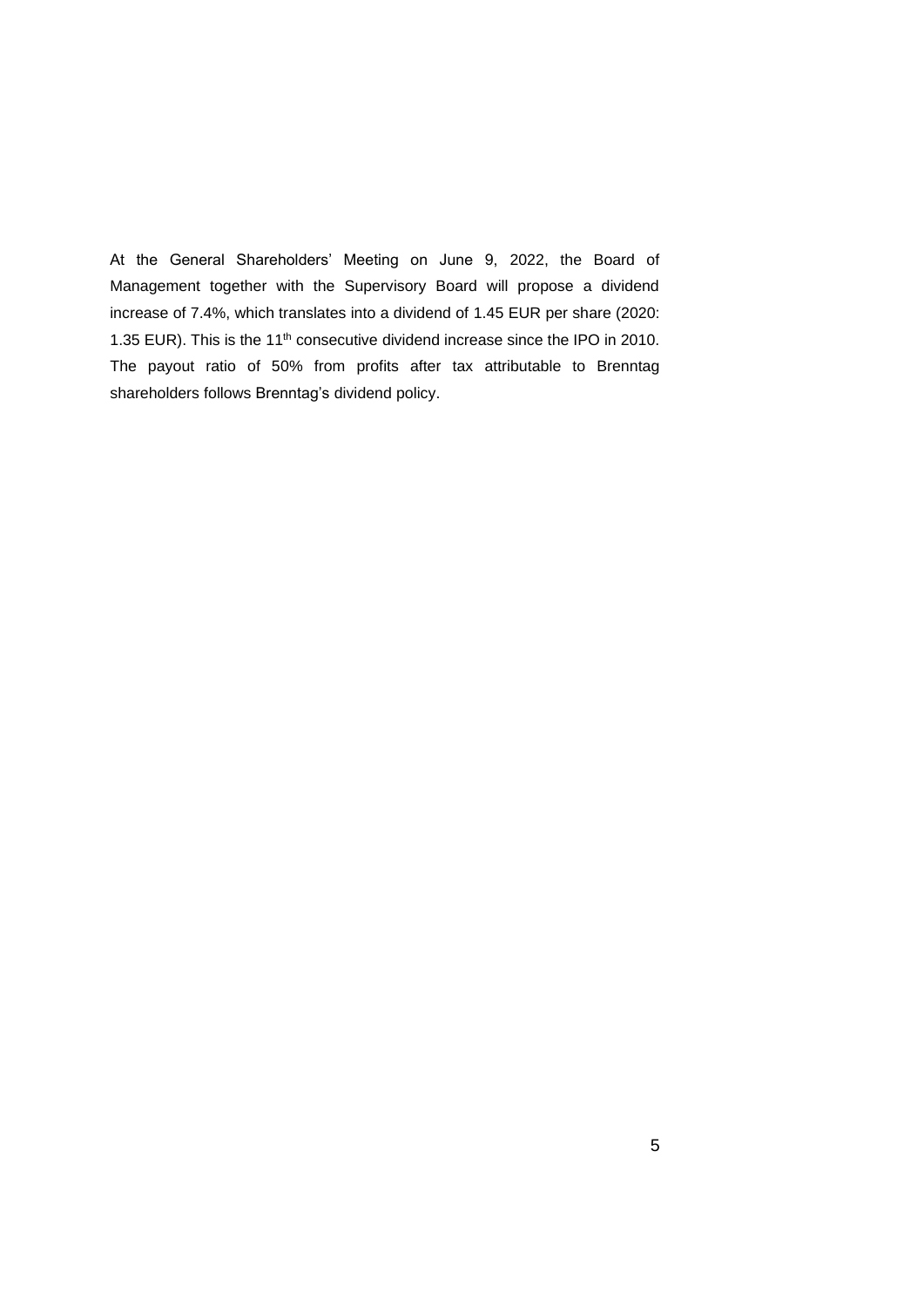| (in EUR m)                                                 | 2021         | 2020         | $\Delta$ as<br>reported | $\Delta$ fx<br>adjusted |
|------------------------------------------------------------|--------------|--------------|-------------------------|-------------------------|
| <b>Brenntag Group</b>                                      |              |              |                         |                         |
| Sales                                                      | 14,382.5     | 11,794.8     | 21.9%                   | 23.8%                   |
| Operating gross profit*                                    | 3,379.0      | 2,869.4      | 17.8%                   | 19.6%                   |
| <b>Operating EBITDA***</b>                                 | 1,344.6      | 1,057.7      | 27.1%                   | 29.5%                   |
| Operating EBITDA*** /<br>Operating gross profit*<br>(in %) | 39.8         | 36.9         |                         |                         |
| Profit before tax                                          | 650.3        | 633.3        | 2.7%                    |                         |
| Profit after tax                                           | 461.4        | 473.8        | $-2.6%$                 |                         |
| Attributable to<br><b>Brenntag shareholders</b>            | 448.3        | 466.5        |                         |                         |
| Earnings per share<br>(in EUR)                             | 2.90         | 3.02         |                         |                         |
| Free cash flow                                             | 424.6        | 1,054.6      |                         |                         |
|                                                            |              |              |                         |                         |
|                                                            | Dec 31, 2021 | Dec 31, 2020 |                         |                         |
| Working capital                                            | 2,109.8      | 1,346.6      |                         |                         |
| Net financial liabilities                                  | 2,070.3      | 1,339.9      |                         |                         |
|                                                            | 2021         | 2020         | $\Delta$ as<br>reported | $\Delta$ fx<br>adjusted |
| <b>Brenntag Essentials</b>                                 |              |              |                         |                         |
| Operating gross profit                                     | 2,066.9      | 1,806.2      | 14.4%                   | 16.1%                   |
| <b>Operating EBITDA</b>                                    | 843.0        | 664,9        | 26.8%                   | 28.6%                   |
| <b>Brenntag Specialties</b>                                |              |              |                         |                         |
| Operating gross profit                                     | 1,283.2      | 1,042.4      | 23.1%                   | 25.4%                   |
| <b>Operating EBITDA</b>                                    | 567.5        | 432.2        | 31.3%                   | 34.3%                   |
| All other segments                                         |              |              |                         |                         |
| Operating gross profit                                     | 28.9         | 20.8         | 38.9%                   | 38.9%                   |

# **Financial Results at a glance – FY 2021**

*\*Operating gross profit is defined as sales less cost of goods sold.*

*\*\*Unless indicated otherwise, growth rates are on a constant currency basis.*

*\*\*\*Brenntag presents operating EBITDA before holding charges and special items. Holding charges are certain costs charged between holding companies and operating companies. At Group level, these effects net to zero. Brenntag is also adjusting operating EBITDA for income and expenses arising from special items so as to improve comparability in presenting the performance of its business operations over multiple reporting periods and explain it more appropriately. Special items are income and expenses outside ordinary activities that have a special and material effect on the results of operations, such as restructurings.*